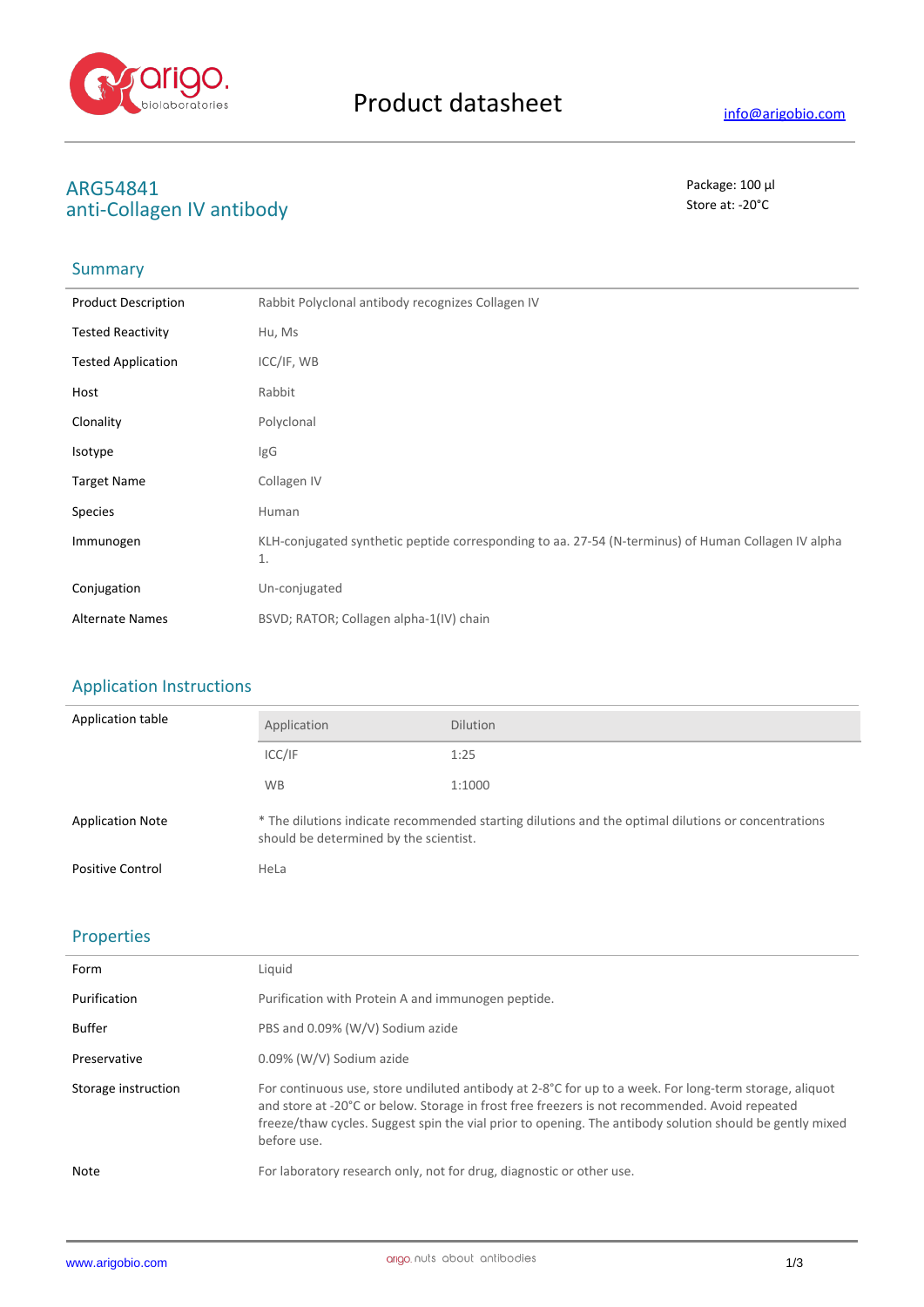### Bioinformation

| Database links               | GenelD: 1282 Human                                                                                                                                                                                                                                                                                                                                                                                                                                                                                                                                                                                                                                                                                                                                                                                                                                                                             |
|------------------------------|------------------------------------------------------------------------------------------------------------------------------------------------------------------------------------------------------------------------------------------------------------------------------------------------------------------------------------------------------------------------------------------------------------------------------------------------------------------------------------------------------------------------------------------------------------------------------------------------------------------------------------------------------------------------------------------------------------------------------------------------------------------------------------------------------------------------------------------------------------------------------------------------|
|                              | GeneID: 12826 Mouse                                                                                                                                                                                                                                                                                                                                                                                                                                                                                                                                                                                                                                                                                                                                                                                                                                                                            |
|                              | Swiss-port # P02462 Human                                                                                                                                                                                                                                                                                                                                                                                                                                                                                                                                                                                                                                                                                                                                                                                                                                                                      |
|                              | Swiss-port # P02463 Mouse                                                                                                                                                                                                                                                                                                                                                                                                                                                                                                                                                                                                                                                                                                                                                                                                                                                                      |
| Gene Symbol                  | COL4A1                                                                                                                                                                                                                                                                                                                                                                                                                                                                                                                                                                                                                                                                                                                                                                                                                                                                                         |
| Gene Full Name               | collagen, type IV, alpha 1                                                                                                                                                                                                                                                                                                                                                                                                                                                                                                                                                                                                                                                                                                                                                                                                                                                                     |
| Background                   | Collagen IV proteins are integral components of basement membranes. This gene shares a bidirectional<br>promoter with a paralogous gene on the opposite strand. The protein consists of an amino-terminal 7S<br>domain, a triple-helix forming collagenous domain, and a carboxy-terminal non-collagenous domain. It<br>functions as part of a heterotrimer and interacts with other extracellular matrix components such as<br>perlecans, proteoglycans, and laminins. In addition, proteolytic cleavage of the non-collagenous<br>carboxy-terminal domain results in a biologically active fragment known as arresten, which has anti-<br>angiogenic and tumor suppressor properties. Mutations in this gene cause porencephaly,<br>cerebrovascular disease, and renal and muscular defects. Alternative splicing results in multiple<br>transcript variants. [provided by RefSeq, Dec 2014] |
| Function                     | Collagen IV is the major structural component of glomerular basement membranes (GBM), forming a<br>'chicken-wire' meshwork together with laminins, proteoglycans and entactin/nidogen.                                                                                                                                                                                                                                                                                                                                                                                                                                                                                                                                                                                                                                                                                                         |
|                              | Arresten, comprising the C-terminal NC1 domain, inhibits angiogenesis and tumor formation. The C-<br>terminal half is found to possess the anti-angiogenic activity. Specifically inhibits endothelial cell<br>proliferation, migration and tube formation. Inhibits expression of hypoxia-inducible factor 1alpha and<br>ERK1/2 and p38 MAPK activation. Ligand for alpha1/beta1 integrin. [UniProt]                                                                                                                                                                                                                                                                                                                                                                                                                                                                                          |
| Research Area                | Angiogenesis Study antibody; Basement Membrane Marker antibody                                                                                                                                                                                                                                                                                                                                                                                                                                                                                                                                                                                                                                                                                                                                                                                                                                 |
| Calculated Mw                | 161 kDa                                                                                                                                                                                                                                                                                                                                                                                                                                                                                                                                                                                                                                                                                                                                                                                                                                                                                        |
| <b>PTM</b>                   | Lysines at the third position of the tripeptide repeating unit (G-X-Y) are hydroxylated in all cases and<br>bind carbohydrates.<br>Prolines at the third position of the tripeptide repeating unit (G-X-Y) are hydroxylated in some or all of<br>the chains.<br>Type IV collagens contain numerous cysteine residues which are involved in inter- and intramolecular<br>disulfide bonding. 12 of these, located in the NC1 domain, are conserved in all known type IV collagens.<br>The trimeric structure of the NC1 domains is stabilized by covalent bonds between Lys and Met<br>residues.<br>Proteolytic processing produces the C-terminal NC1 peptide, arresten.                                                                                                                                                                                                                        |
| <b>Cellular Localization</b> | Secreted, extracellular space, extracellular matrix, basement membrane                                                                                                                                                                                                                                                                                                                                                                                                                                                                                                                                                                                                                                                                                                                                                                                                                         |

#### Images



#### **ARG54841 anti-Collagen IV antibody ICC/IF image**

Immunofluorescence: U251 cells stained with ARG54841 anti-Collagen IV antibody (green) at 1:25 dilution. Cytoplasmic actin was counterstained with Alexa Fluor® 555 conjugated with Phalloidin (red).